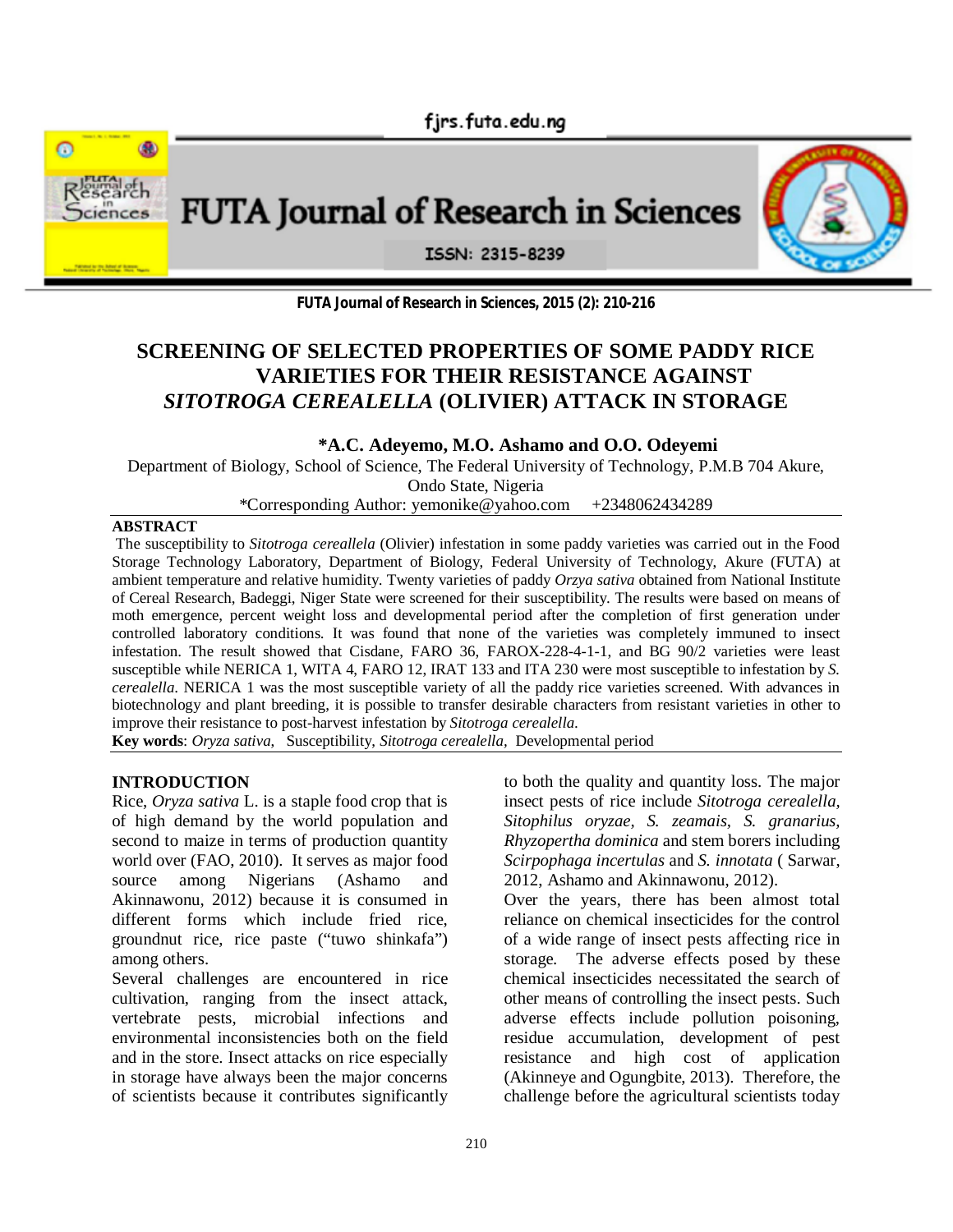is the development insect resistant rice varieties that are capable of resistance to insect infestation. Insect resistant plants have the ability to withstand the effects of an insect by becoming resistant to its ill effects by means of genetic manipulation. Varieties that are consistently less infested and damaged by a particular species are called "resistant." Painter (1951) defined plant resistance as "the relative amount of heritable qualities possessed by a plant which influence the ultimate degree of damage done by the insect. The objective of the study therefore was to screen twenty varieties of paddy rice for their resistance against *Sitotroga cerealella* attack in storage as this could bring about drastic reduction in the use of synthetic chemical insecticides.

## **MATERIALS AND METHODS Insect culture**

The *S. cerealella* adults used for this study were obtained from an existing culture in the Food Storage Technology Research laboratory of the Department of Biology, Federal University of Technology, Akure. The moths were reared on clean, uninfested paddy (FARO 52) obtained from Agricultural Development Project, Akure, Nigeria, in a 2L jars capped with a piece of muslin cloth which allowed ventilation but prevent entry or exit of moths, other insects, as well as extraneous materials. The jars were kept in insect cages, and the culture was maintained by consumed replacing grains with fresh, noninfested ones at ambient temperature of  $28\pm2\degree C$ and 75±5% relative humidity in the laboratory.

## **Source, characteristics and proximate composition of rice**

The rice varieties screened were obtained from Badeggi, Niger State, Nigeria. They were disinfested by keeping them in deep freezer at - 10˚C for one week and later air-dried. The moisture content was equilibrated to 12.5-13%. The length and the width were measured using the vernier caliper while the 100-seed weight was measured using the digital weighing balance. The California Bearing Ratio (CBR) compression machine was used in determining the seed coat hardness. The CBR compression machine (CON1TROSF, MOD. T105 MATR.

5071259, Milano, Italy) was regulated to zero. Ten grains were picked randomly from each of the varieties and each of the samples was placed on the beam of the machine. The bearing ratio (strength) value of each grain was read and multiplied by a constant (23.8N) to convert the value to Newton unit. Proximate compositions of each paddy variety were determined before and after the susceptibility experiment according to the standard method by AOAC (1990).

## **Determination of Susceptibility of rice varieties and developmental period of** *S. cerealella*

Twenty grammes of paddy varieties were weighed into 100ml plastic container and replicated six times. Ten pairs of 0-24hr old adult male and female *S. cerealella* were introduced into the paddy varieties inside the containers. The insects were allowed to mate and oviposite for six days during which the insect laid eggs. On the  $7<sup>th</sup>$  day of infestation, both dead and live moths were removed and discarded. Twenty days after infestation, the paddy varieties were checked daily for adult emergence. The number of adults that emerged was counted until no adult emergence was recorded for consecutive five days and the set up was left for another twenty days to allow for  $F_2$ generation. Susceptibility index, developmental period in days and percentage weight loss were calculated after  $F_2$  generation.

Susceptibility index (S1) 
$$
\frac{ImF_4}{DF_4} \times 100
$$

Dobie (1974).

Where  $F_1$  is the total number of first emerged adults and D is the median developmental period estimated as the time from the middle of oviposition to the emergence of  $50\%$  of  $F_1$ generation in days. The twenty varieties were categorized on the basis of their susceptibility index into susceptibility, moderately susceptible and least susceptible according to the modified methods of Ajayi and Lale (2001).

## **Statistical analysis**

All the data obtained were subjected to analysis of variance (ANOVA) using SPSS 16.0 software (SPSS, Inc. 2007). Means were separated using the New Duncan's Multiple Range Test.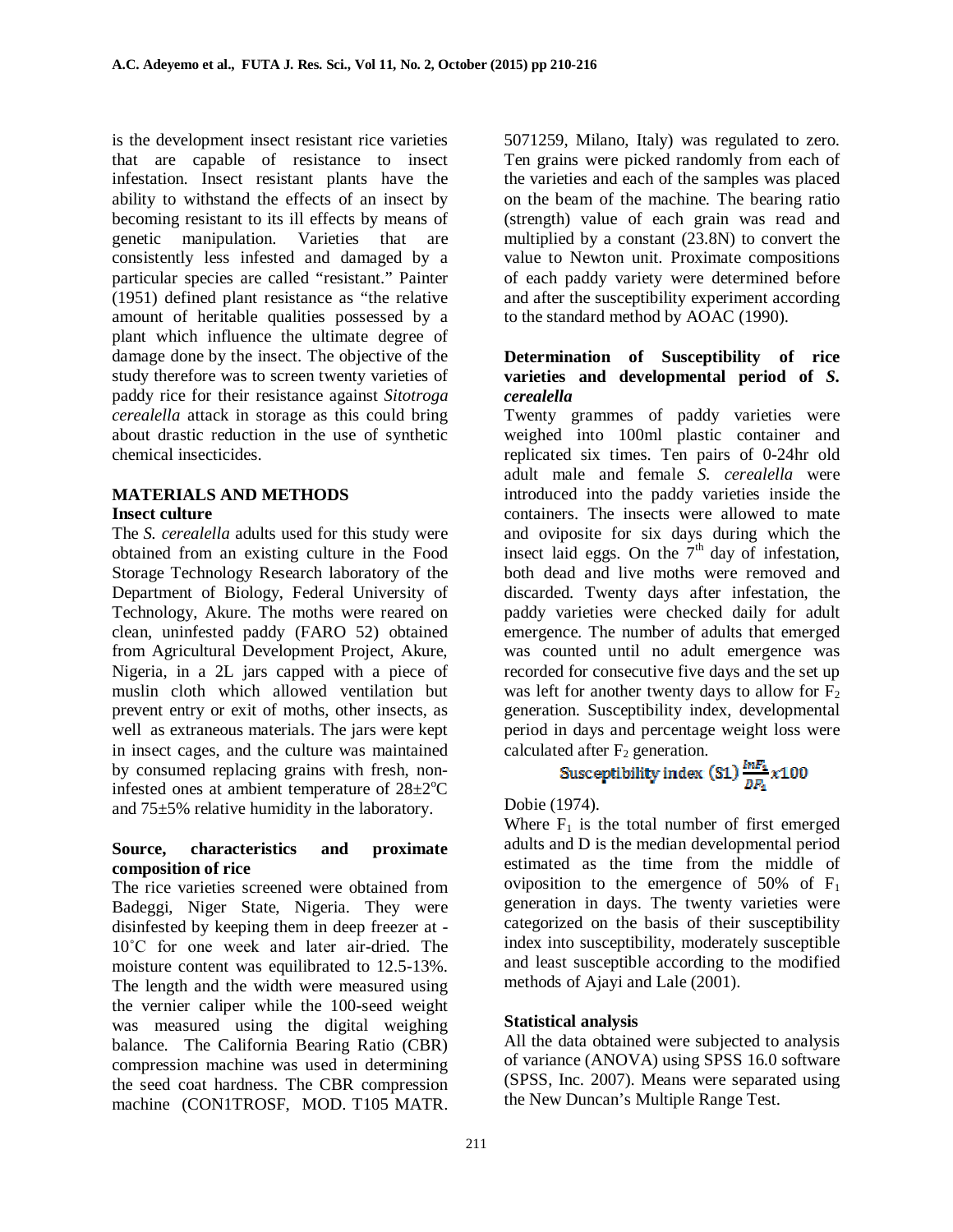#### **RESULTS**

#### **Characteristics and proximate composition of rice varieties**

 The physical characteristics of the different rice varieties are shown in Table 1. The grain lengths of the paddy varieties ranged from 8.2mm in TOX - 103 and ITA 321 to 10.2mm in ITA 230 and DE- GAULLE. Significant differences ( $p \leq 0.05$ ) existed among the varieties. The grain width of the paddy varieties ranged from 2.0 mm in MAKALIOKA and IRAT 133 to 3.1mm in BG 90/2 and WITA 4 and it was significantly different  $(p < 0.05)$  from others . Length to width ratio of the paddy rice varieties ranged from 2.83mm in TOX 103 and ITA 231 to 3.58mm in IRAT 133 ( $p <$  or  $>$ 0.05). The 100- seed weight of the paddy rice varieties ranged from 2.37g in MAKALIOKA 823; IR-627-1-3-1-4-3-7, and IRAT 133 to 4.08 in DE-GAULLE and ITA 306 and it was significant ( $p \le 0.05$ ) from other varieties. The hardness of the paddy rice varieties ranged from 89.00N in MAKALIOKA 823 to 182.47N in ITA 306 and was significantly different (p <0.05) from other varieties. Amylose content of the rice varieties ranged from 12.01% in MAKALIOKA 823 to 25.58% in FARO 30.

The proximate composition of the different paddy rice varieties are shown in Table 2. The moisture content of the paddy varieties varied considerably, ranging from 10.37% in FARO 36 to 11.56% in FAROX 228 – 4– 1 – 1( $p < 0.05$ ). The crude protein content of the paddy varieties ranged from 5.03% in IRAT 133 to 10.26% in BG 79, both varieties were significantly different from others ( $p < 0.05$ ). Fat content of paddy varieties ranged from 0.98% in WITA 4 to 2.68% in ITA 306 and TOS 103 and they

were significantly different ( $p < 0.05$ ) level from others. Carbohydrate contents in paddy rice varieties ranged between 47.82% in FARO 30 and 66.02% in TOS 103 and were significantly different from other varieties ( $p \le 0.05$ ). The ash content varied from 2.29% in BG 90/2 to 4.08% in NERICA 1.The mean ash values were significantly different from each other. The mean values for fibre ranged from 18.36% in FARO 12 to 26.35% in DE- GAULLE and were significantly different from others ( $p \le 0.05$ ).

#### **Susceptibility of rice varieties and emergence of** *Sitotroga cerealella*

 The developmental period, susceptibility index, adult emergence of *S. cerealella* and percentage weight loss in different paddy rice varieties subjected to infestation by *S. cerealella* are presented in Table 3. Developmental periods ranged from 28.00 (days) in WITA 4 to 31.67 days in Sipi 692033 which were significantly different  $(p \lt 0.05)$  from each other. Susceptibility index (SI) in paddy varieties ranged from 2.10 in BG 90/2 to 11.94 in NERICA1 and were significantly different from each other. Adult emergence in the different paddy varieties varied from 2.00 in BG 90/2 to 16.00 in ITA 230, with significant differences (p < 0.05) existing among the varieties. On the basis of Susceptibility index (SI), the different paddy varieties were categorized into three which are; most susceptible (SI from 8.06 - 11.94), moderately susceptible (SI from 5.01 - 7.96) and least susceptible (SI from  $2.10 - 4.39$ ). The percentage weight loss in the different varieties ranged from 0.7 in ITA 306 to 10.05 in NERICA 1 and were significantly different from each other and other varieties  $(p < 0.05)$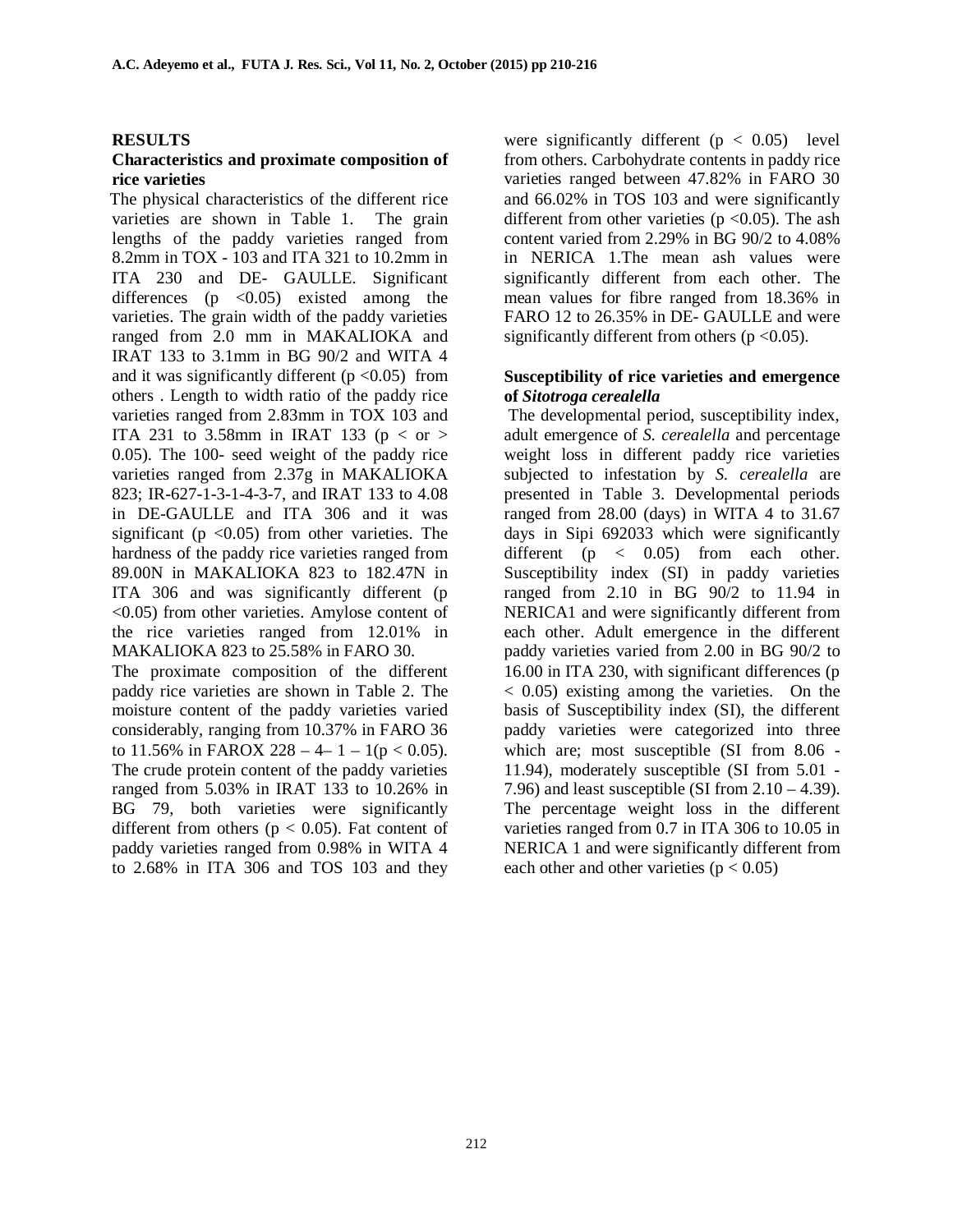| S/N            | <b>Varieties</b>        | Length(mm)                   | Width(mm)                    | L.W. ratio | 100<br>seed<br>÷,              | Seed                           | <b>Amylose</b> |
|----------------|-------------------------|------------------------------|------------------------------|------------|--------------------------------|--------------------------------|----------------|
|                |                         |                              |                              |            | weight(g)                      | $\text{Hardness}(N)$           | content        |
|                |                         |                              |                              |            |                                |                                | (g/100g)       |
| $\overline{1}$ | <b>BG 79</b>            | $9.40 + 0.04^c$              | $2.80 + 0.01^b$              | 3.36       | $2.60 + 0.06^{bc}$             | 134.87±0.06 <sup>e</sup>       | 14.31          |
| 2              | <b>MAKALIOKA 823</b>    | $9.30 + 0.06^{\circ}$        | $2.60 \pm 0.01^a$            | 3.56       | $2.37 \pm 0.33^e$              | 89.00±0.18 <sup>a</sup>        | 12.01          |
| 3              | <b>FARO 12</b>          | $10.00 + 0.06$ <sup>e</sup>  | $3.00 + 0.01^d$              | 3.33       | $3.13 + 0.33^e$                | $166.67 \pm 0.30$ <sup>h</sup> | 14.78          |
| 4              | IR-627-1-3-1-4-3-7      | $9.40 \pm 0.03$ <sup>c</sup> | $2.90 \pm 0.01$ <sup>c</sup> | 3.24       | $2.37 \pm 0.07^{\rm d}$        | $114.53 \pm 0.07$ <sup>c</sup> | 17.10          |
| 5              | DE-GAULLE               | $10.20 + 0.04$ <sup>e</sup>  | $3.00 + 0.01^d$              | 3.40       | $3.37 \pm 0.03^e$              | $142.80 \pm 0.20$ <sup>e</sup> | 18.25          |
| 6              | <b>TOS-103</b>          | $8.20 + 0.04^a$              | $2.90 + 0.01^{\circ}$        | 2.83       | $2.40 + 0.06^a$                | $114.73 \pm 0.16$ <sup>e</sup> | 13.73          |
| 7              | <b>BG</b> 90/2          | $9.00 + 0.06^b$              | $3.10 + 0.01^e$              | 2.90       | $3.10 + 0.00^e$                | $150.73 \pm 0.07$ <sup>f</sup> | 18.14          |
| 8              | <b>FARO 30</b>          | $9.30 + 0.03^{\circ}$        | $3.00 + 0.01^d$              | 3.10       | $2.67 \pm 0.03$ <sup>ed</sup>  | 158.67±0.03 <sup>g</sup>       | 25.58          |
| 9              | $FAROX 228 - 4 - 1 - 1$ | $9.20 \pm 0.01^b$            | $2.90 + 0.01^{\circ}$        | 3.17       | $2.50 \pm 0.05^{ab}$           | $126.67 \pm 0.07$ <sup>d</sup> | 14.75          |
| 10             | <b>FARO 36</b>          | $9.70 + 0.03^d$              | $2.80 \pm 0.01^b$            | 3.46       | $3.03 \pm 0.03$ <sup>ebc</sup> | $128.00 \pm 0.11$ <sup>d</sup> | 25.04          |
| 11             | <b>ITA 306</b>          | $9.40 + 0.04^{\circ}$        | $2.80 \pm 0.01^b$            | 3.36       | $2.60 \pm 0.05^{bca}$          | $182.47 \pm 0.13$ <sup>1</sup> | 14.35          |
| 12             | <b>IRAT 133</b>         | $9.30 + 0.06^{\circ}$        | $2.60 + 0.01^a$              | 3.58       | $2.37 + 0.07^a$                | 142.80±0.01 <sup>e</sup>       | 14.68          |
| 13             | <b>FARO 43</b>          | $9.40 \pm 0.03$ <sup>c</sup> | $2.90 \pm 0.01^{\circ}$      | 3.24       | $2.77 + 0.07^d$                | $95.20 \pm 0.12^b$             | 15.14          |
| 14             | Sipi 692033             | $10.00 + 0.06$ <sup>e</sup>  | $3.00 + 0.00^d$              | 3.33       | $3.13 \pm 0.33^e$              | 158.67±0.08 <sup>g</sup>       | 25.49          |
| 15             | <b>ITA 230</b>          | $10.20 + 0.04$ <sup>e</sup>  | $3.00 \pm 0.01^d$            | 3.40       | $3.37 + 0.03^e$                | 134.87±0.06 <sup>e</sup>       | 24.32          |
| 16             | Cisadane                | $9.70 \pm 0.03^d$            | $2.80 + 0.01^b$              | 3.16       | $3.03 + 0.03^e$                | 119.00±0.09°                   | 15.12          |
| 17             | WITA 4                  | $9.00 + 0.06^b$              | $3.10 + 0.01$ <sup>e</sup>   | 2.90       | $3.10 + 0.00^e$                | 134.87±0.06 <sup>e</sup>       | 14.86          |
| 18             | <b>ITA 321</b>          | $8.20 \pm 0.04^a$            | $2.90 \pm 0.01^{\circ}$      | 2.83       | $2.40 \pm 0.06^a$              | $142.60 \pm 0.03$ <sup>e</sup> | 14.89          |
| 19             | <b>FARO 54</b>          | $9.30 + 0.01^{\circ}$        | $3.00 \pm 0.01^d$            | 3.10       | $2.67 \pm 0.03$ <sup>cd</sup>  | 134.87±0.03 <sup>e</sup>       | 15.11          |
| 20             | NERICA <sub>1</sub>     | $9.20 \pm 0.01^b$            | $2.90 \pm 0.01^{\circ}$      | 3.17       | $2.50 \pm 0.06^{ab}$           | $126.93 \pm 0.11$ <sup>d</sup> | 15.01          |

#### Table 1: Physical characteristics of paddy rice varieties

Each value is the mean of  $\pm$  standard error of 6 replicates. Mean followed by the same letters within the same column are not significantly (P > 0.05) different from each other using New Duncan's Multiple Range Test.

#### Table 2: Proximate composition of paddy rice varieties

| S/N            | <b>Variety</b>                                  | <b>Moisture</b>                | Crude                         | <b>Fat content</b>           | <b>Crude fibre</b>             | Ash content $(\% )$          | Carbohydrate                   |
|----------------|-------------------------------------------------|--------------------------------|-------------------------------|------------------------------|--------------------------------|------------------------------|--------------------------------|
|                |                                                 | content $(\% )$                | protein $(\% )$               | (9/0)                        | (9/0)                          |                              | (9/0)                          |
| $\overline{1}$ | <b>BG 79</b>                                    | $10.80 \pm 0.12$ <sup>bc</sup> | $10.26 \pm 0.12$ <sup>g</sup> | $1.75 \pm 0.03$ <sup>c</sup> | $20.11 \pm 0.06^b$             | $3.80 \pm 0.06$ <sup>e</sup> | $53.28 \pm 0.03$ <sup>r</sup>  |
| $\overline{2}$ | <b>MAKALIOKA 823</b>                            | $10.54 \pm 0.02^{ab}$          | $9.22 \pm 0.00^{\mathrm{f}}$  | $2.13 \pm 0.02^e$            | $21.34 \pm 0.02^d$             | $2.44 \pm 0.06^a$            | $54.33 \pm 0.02$ <sup>g</sup>  |
| $\overline{3}$ | <b>FARO 12</b>                                  | $10.68 \pm 0.05^{bc}$          | $10.59 \pm 0.06^{\rm h}$      | $1.68 \pm 0.05$ <sup>c</sup> | $18.36 \pm 0.03^a$             | $2.82 \pm 0.01^b$            | $55.87 \pm 0.01^{\rm h}$       |
| $\overline{4}$ | $IR - 627 - 1 - 3 - 1 - 4 - 3 - 7$              | $10.73 \pm 0.12$ <sup>bc</sup> | $8.82 \pm 0.01^e$             | $2.60 \pm 0.06$ <sup>f</sup> | $20.70 \pm 0.12$ <sup>c</sup>  | $3.13 \pm 0.02$ <sup>c</sup> | $54.02 \pm 0.02$ <sup>fg</sup> |
| $5^{\circ}$    | <b>DE-GAULLE</b>                                | $11.19 \pm 0.11$ <sup>c</sup>  | $8.31 \pm 0.12^d$             | $1.85 \pm 0.03^d$            | $26.35 \pm 0.03^{\rm h}$       | $2.65 \pm 0.03^b$            | $49.65 \pm 0.02^b$             |
| 6              | <b>TOS-103</b>                                  | $10.88 \pm 0.12$ <sup>cd</sup> | $6.08 \pm 0.05^b$             | $2.68 \pm 0.01$ <sup>f</sup> | $21.47 \pm 0.01^{\text{d}}$    | $2.87 \pm 0.01^b$            | $66.02 \pm 0.03$ <sup>i</sup>  |
| 7              | $BG \t90/2$                                     | $11.10 \pm 0.03$ <sup>c</sup>  | $8.67 \pm 0.04$ <sup>de</sup> | $1.37 \pm 0.04^b$            | $20.11 \pm 0.01^a$             | $2.29 \pm 0.01^a$            | $56.52 \pm 0.01$ <sup>1</sup>  |
| 8              | <b>FARO 30</b>                                  | $12.86 \pm 0.03$ <sup>8</sup>  | $8.51 \pm 0.06^d$             | $1.74 \pm 0.01$ <sup>c</sup> | $25.96 \pm 0.03$ <sup>g</sup>  | $3.11 \pm 0.01$ <sup>c</sup> | $47.82 \pm 0.07^a$             |
| 9              | FAROX 228 - 4-1 - 11.56 $\pm$ 0.12 <sup>f</sup> |                                | $7.03 \pm 0.02$ <sup>c</sup>  | $1.16 \pm 0.03^a$            | $26.08 \pm 0.02$ <sup>f</sup>  | $3.38 \pm 0.02^d$            | $50.79 \pm 0.03$ <sup>c</sup>  |
|                |                                                 |                                |                               |                              |                                |                              |                                |
| 10             | <b>FARO 36</b>                                  | $10.37 \pm 0.06^a$             | $7.15 \pm 0.03^d$             | $1.72 \pm 0.01$ <sup>c</sup> | $22.39 \pm 0.02^d$             | $2.86 \pm 0.02^b$            | $55.60 \pm 0.02^e$             |
| 11             | <b>ITA 306</b>                                  | $10.88 \pm 0.01$ <sup>bc</sup> | $6.08 \pm 0.01$ <sup>c</sup>  | $2.68 \pm 0.01$ <sup>f</sup> | $21.47 \pm 0.02$ <sup>c</sup>  | $2.87 \pm 0.01^b$            | $56.02 \pm 0.01$ <sup>e</sup>  |
| 12             | <b>IRAT 133</b>                                 | $10.91 \pm 0.02$ <sup>c</sup>  | $5.03 \pm 0.01^a$             | $1.71 \pm 0.01$ <sup>c</sup> | $24.89 \pm 0.03$ <sup>f</sup>  | $3.06 \pm 0.01$ <sup>c</sup> | $54.40 \pm 0.01^{\text{d}}$    |
| 13             | <b>FARO 43</b>                                  | $11.10 \pm 0.01^d$             | $8.49 \pm 0.01$ <sup>e</sup>  | $1.21 \pm 0.00^b$            | $19.50 \pm 0.01^{\rm b}$       | $3.44 \pm 0.01^d$            | $56.26 \pm 0.03^e$             |
| 14             | Sipi 692033                                     | $11.26 \pm 0.01$ <sup>e</sup>  | $6.32 \pm 0.01^{\circ}$       | $1.79 \pm 0.01^{\text{d}}$   | $20.88 \pm 0.12$ <sup>bc</sup> | $3.16 \pm 0.01$ <sup>c</sup> | $56.09 \pm 0.01$ <sup>e</sup>  |
| 15             | <b>ITA 230</b>                                  | $10.74 \pm 0.01^b$             | $9.15 \pm 0.01$ <sup>f</sup>  | $2.30 \pm 0.01$ <sup>f</sup> | $25.48 \pm 0.03$ <sup>f</sup>  | $2.49\pm0.01^{b}$            | $49.86 \pm 0.04^b$             |
| 16             | Cisadane                                        | $11.03 \pm 0.01^d$             | $7.31 \pm 0.01^d$             | $2.09 \pm 0.01^e$            | $24.61 \pm 0.06$ <sup>f</sup>  | $5.01 \pm 0.01$ <sup>g</sup> | $49.95 \pm 0.06^{\rm b}$       |
| 17             | WITA 4                                          | $10.87 \pm 0.01$ <sup>bc</sup> | $5.70 \pm 0.01^{\rm b}$       | $1.54 \pm 0.01$ <sup>c</sup> | $23.99 \pm 0.01^e$             | $3.82 \pm 0.01^e$            | $54.08 \pm 0.03^d$             |
|                |                                                 |                                |                               |                              |                                |                              |                                |
| 18             | <b>ITA 321</b>                                  | $11.00 \pm 0.01^d$             | $7.59 \pm 0.00^{\rm d}$       | $1.86 \pm 0.01^d$            | $23.60 \pm 0.06$ <sup>e</sup>  | $2.87 \pm 0.01^{b}$          | $53.08 \pm 0.06^d$             |
| 19             | <b>FARO 54</b>                                  | $10.82 \pm 0.01$ <sup>bc</sup> | $10.19 \pm 0.01^8$            | $0.98 \pm 0.01^a$            | $24.15 \pm 0.02$ <sup>f</sup>  | $2.56 \pm 0.01^{b}$          | $51.30 \pm 0.10^c$             |
| 20             | <b>NERICA 1</b>                                 | $10.96 \pm 0.01$ <sup>c</sup>  | $9.32 \pm 0.01$ <sup>f</sup>  | $1.92 \pm 0.10^4$            | $23.12 \pm 0.03^e$             | $4.08 \pm 0.01$ <sup>f</sup> | 50.60 $\pm$ 0.07 <sup>bc</sup> |

Each value is the mean of ± standard error of 6 replicates. Mean followed by the same letters within the same column are not significantly ( $P > 0.05$ ) different from each other using New Duncan's Multiple Range Test.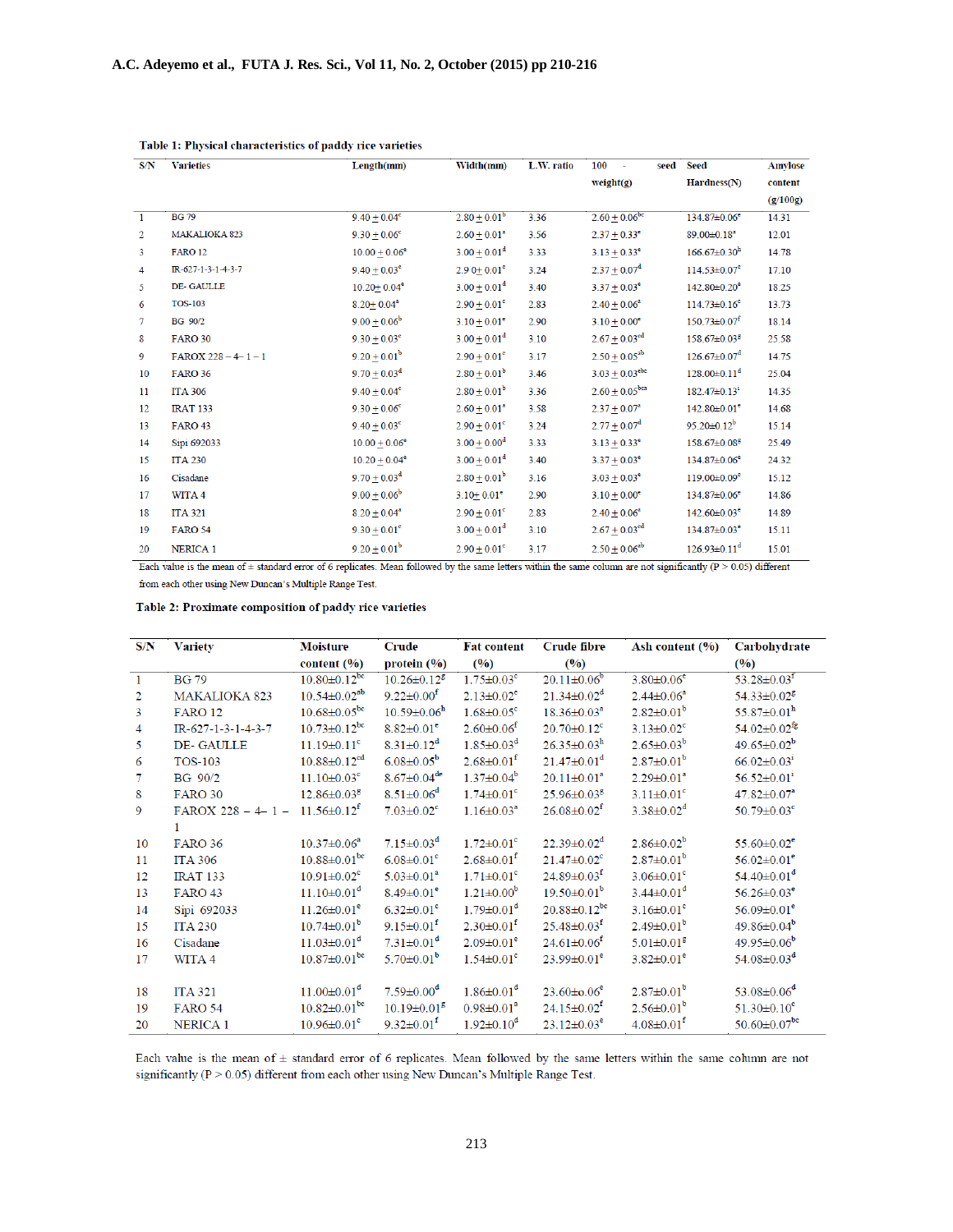| S/N            | <b>Varieties</b>        | <b>Developmental</b>                 | <b>Adult Emergence</b>                                | <b>Susceptibility</b>                                         | <b>Classification</b>   | Percentage                                                      |
|----------------|-------------------------|--------------------------------------|-------------------------------------------------------|---------------------------------------------------------------|-------------------------|-----------------------------------------------------------------|
|                |                         | Period (days)                        | $F_1$                                                 | Index (S1)                                                    |                         | Weight loss (g)                                                 |
| $\mathbf{1}$   | Cisadane                | $29.33 + 0.33^{ab}$                  | $3.00 + 0.083$                                        | $2.96 + 1.90^a$                                               | Least susceptible       | $3.97 + 0.29$ <sup>de</sup>                                     |
| $\overline{2}$ | <b>FARO 36</b>          | $28.00 + 0.58$ <sup>a</sup>          | $4.00 + 1.73^{ab}$                                    | $4.39 + 2.01^b$                                               | Least susceptible       | $2.78 + 2.33$ <sup>c</sup>                                      |
| 3              | $FAROX 228 - 4 - 1 - 1$ | $28.00 + 0.58$ <sup>a</sup>          | $4.00 \pm 2.00^{ab}$                                  | $4.10 + 1.67^b$                                               | Least susceptible       | $3.33 + 3.00d$                                                  |
| 4              | <b>BG</b> 90/2          | $28.33 + 0.33^a$                     | $2.00 + 0.58$ <sup>a</sup>                            | $2.10 \pm 1.18^a$                                             | Least susceptible       | $0.7 + 0.99^a$                                                  |
| 5              | <b>ITA 306</b>          | $30.00 + 1.15^b$                     | $8.33 + 2.03^c$                                       | $6.83 + 0.74^c$                                               | Moderately susceptible  | $4.67 + 0.79$ <sup>e</sup>                                      |
| 6              | Sipi 692033             | $31.67 + 0.88^b$                     | $4.67 \pm 1.76^a$                                     | $5.01 + 1.59^a$                                               | Moderately susceptible  | $0.88 + 0.19a$                                                  |
| 7              | IR-627-1-3-1-4-3-7      | $29.00 + 0.58^{ab}$                  | $7.00 + 1.15^b$                                       | $6.61 + 0.53$ c                                               | Moderately susceptible  | $3.11 + 1.33$ <sup>d</sup>                                      |
| 8              | DE-GAULLE               | $28.67 \pm 1.20^a$                   | $6.33 \pm 1.45^b$                                     | $6.17 + 0.77^c$                                               | Moderately susceptible  | $3.15 + 1.79^d$                                                 |
| 9              | <b>TOS-103</b>          | $28.00 + 0.58$ <sup>a</sup>          | $7.67 + 1.86^b$                                       | $6.94 + 1.24^c$                                               | Moderately susceptible  | $2.42 + 0.69$ <sup>c</sup>                                      |
| 10             | <b>FARO 30</b>          | $28.00 + 0.58$ <sup>a</sup>          | $7.33 \pm 2.33^b$                                     | $6.54 \pm 1.33$ <sup>c</sup>                                  | Moderately susceptible  | $5.70 + 2.29$ <sup>f</sup>                                      |
| 11             | <b>MAKALIOKA 823</b>    | $28.33 + 0.67^a$                     | $7.33 + 0.88^b$                                       | $7.96 + 0.85$ <sup>d</sup>                                    | Moderately susceptible  | $2.43 + 0.99$ <sup>c</sup>                                      |
| 12             | <b>ITA 321</b>          | $30.00 + 0.58^{b}$                   | $8.00 + 2.08^c$                                       | $6.62 \pm 0.96$ <sup>c</sup>                                  | Moderately susceptible  | $2.46 + 0.89$ <sup>c</sup>                                      |
| 13             | <b>FARO 54</b>          | $32.33 + 1.45^c$                     | $7.00 \pm 3.00^b$                                     | $6.43 \pm 1.05^c$                                             | Moderately susceptible  | $1.50 + 2.19$ <sup>bc</sup>                                     |
| 14             | <b>BG79</b>             | $31.00 + 0.58$ <sup>bc</sup>         | $14.33 + 1.45^d$                                      | $7.02 + 1.43^d$                                               | Moderately susceptible  | $3.70 + 1.29$ <sup>d</sup>                                      |
| 15             | <b>FARO 43</b>          | $29.00 + 0.58^{ab}$                  | $2.67 \pm 0.67^a$                                     | $5.35 + 1.04^{bc}$                                            | Moderately susceptible  | $4.32 + 0.77$ <sup>e</sup>                                      |
|                |                         |                                      |                                                       |                                                               |                         | $10.29 + 0.29$ <sup>g</sup>                                     |
| 16             | <b>NERICA1</b>          | $29.33 + 0.33^{ab}$                  | $33.33 + 7.26^{f}$                                    | $11.94 + 0.08^{f}$                                            | Most susceptible        | $3.97 + 0.29$ <sup>de</sup>                                     |
| 17             | WITA 4                  | $28.00 + 0.00^a$                     | $8.00 + 3.60^c$                                       | $9.44 + 0.99$ <sup>e</sup>                                    | Most susceptible        | $3.06 + 1.09d$                                                  |
| 18             | <b>FARO 12</b>          | $27.00 + 0.58$ <sup>a</sup>          | $9.67 \pm 2.67$ <sup>c</sup>                          | $8.06 \pm 0.98$ <sup>e</sup>                                  | Most susceptible        | $2.45 + 0.90^c$                                                 |
| 19             | <b>IRAT 133</b>         | $30.00 + 0.58^b$                     | $14.67 + 1.20^d$                                      | $8.93 + 0.27$ <sup>e</sup>                                    | Most susceptible        | $2.95 + 0.89$ <sup>c</sup>                                      |
| 20<br>- -      | <b>ITA 230</b>          | $28.00 + 0.58$ <sup>a</sup><br>1979. | $16.00 \pm 0.57$ <sup>e</sup><br>0.11<br>$\mathbf{A}$ | $9.20 \pm 0.49$ <sup>cd</sup><br><b>Sept. 30</b><br>$\cdot$ . | Most susceptible<br>. e | $10.20 + 0.29$ <sup>g</sup><br><b><i>B. Providence Con-</i></b> |

Table 3: Developmental period, susceptibility index, adult emergence of S. cerealella and percentage weight loss in paddy rice varieties.

Each value is the mean of  $\pm$  standard error of 6 replicates. Mean followed by the same letters within the same column are not significantly ( $P > 0.05$ ) different from each other using New Duncan's Multiple Range Test.

#### **DISCUSSION**

The results show that Cisdane, FARO 36, FAROX-228-4-1-1, BG 90/2 varieties were least susceptible. Moderately susceptible varieties were IR-627-1-3-1-4-3-7, Sipi 692033, DE-GAULLE, TOS-103, FARO 30, MAKALIOKA 823, ITA 321, FARO 54, BG 79 and FARO 43 while NERICA 1, WITA 4, FARO 12, IRAT 133 and ITA 230 were most susceptible to infestation by *Sitotroga cerealella*. NERICA 1 was the most susceptible variety of all the paddy varieties because it had highest number of emerged adults, weight loss and a short developmental period. This might be as a result of differences in their compositions and genetic make-up. It is produce by a cross between WAB 56 – 104 and CG 14. Consoli and Amaral (1995) reared *S. cereallela* on five corn genotypes and found out that the lowest survival rate from egg to adult was among the insect reared on  $\text{SIO}_2$ and  $Sh<sub>2</sub>$  and may be related to the high amlylose content in these varieties , however amylose content in the different paddy varieties have no significant effect on their susceptibility. Hameed *et al.* (1984reported that the moisture

contents had significant effect on the development of stored grain insects. Almeida and Murta (1995), who reported that moisture contents of grains were significantly decreased by infestation. Slight variation in the susceptibility of varieties was found due to their chemical nature. These results are in conformity with the previous research work of Khattak and Shafique (1981). Protein, fat, carbohydrate contents are also responsible for the susceptibility in addition to the main factors as weight loss, percent damage. It was recorded that there was positive correlation between the weight loss and protein contents of the grain. The results of the present study are not in conformity with the work of Mohammad *et al*. (1988) in which resistant varieties were reported to have high protein contents. This variation may be due to the inherent nature of their varieties.

The differences in the sizes and amylose content in the paddy varieties in the present study does not have any effect on their susceptibility. Rao and Sharma (2003) further reported that protein content in wheat had little role in resistance.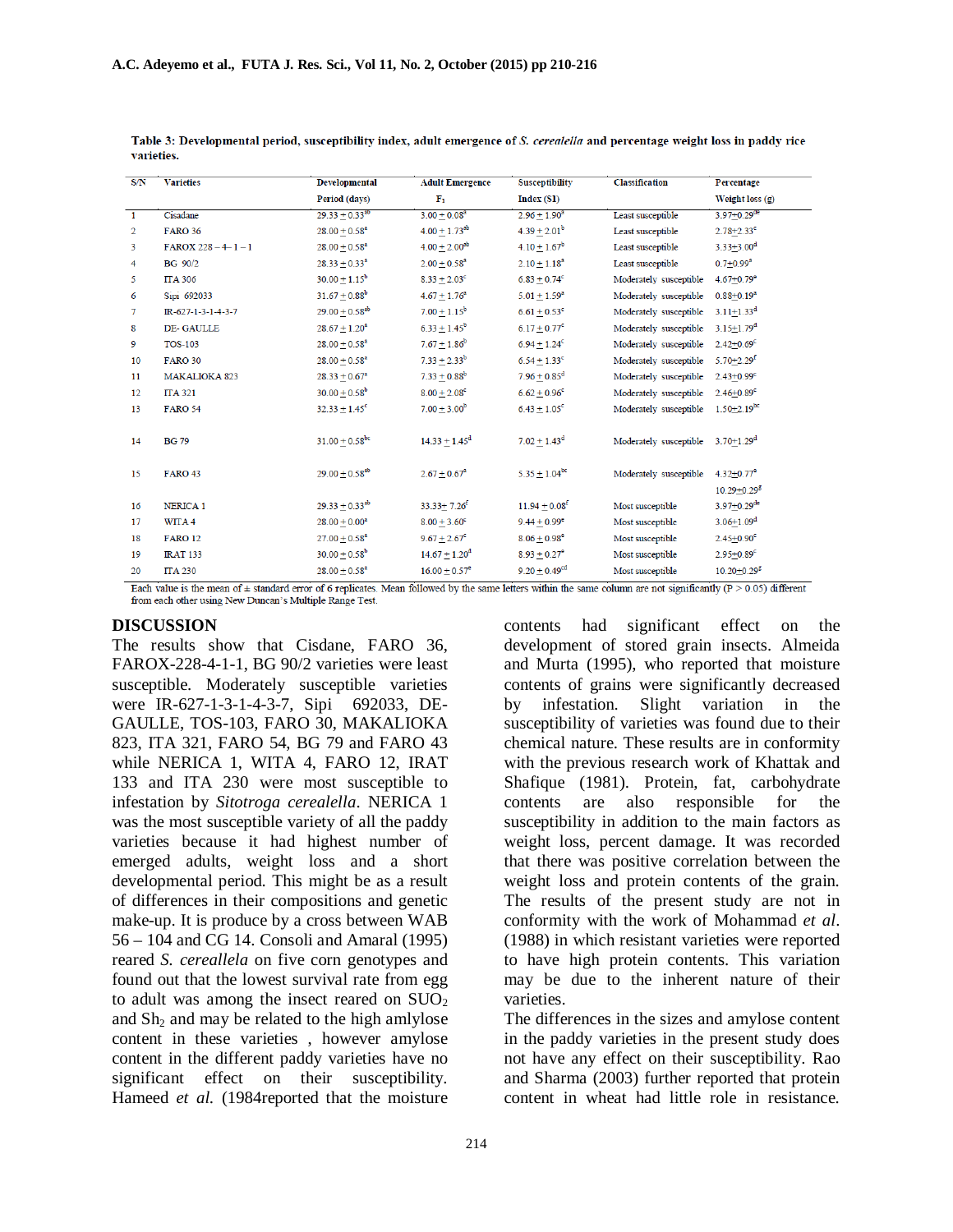According to the work of Ashamo and Khanna (2006a), susceptibility to *S. cerealella* in sorghum varieties was more likely to be due to differences in their biochemical characteristics (lipids, protein, sugars starch etc) since susceptibility in the sorghum varieties were not dependent on the seed hardness. Adedire *et al.* (2011) reported that maize cultivars with high kernel hardness which had low percentage grain damage however, in the present study seed hardness did not contribute to susceptibility of paddy rice varieties. This is in agreement with the findings in Ashamo and Khanna (2007) in which there was no significant correlation between susceptibility and seed hardness of wheat varieties to *S. cerealella*. Ashamo and Khanna (2007) concluded that susceptibility/resistance to *S. cerealella* was perhaps due mainly to differences in their biochemical characteristics. According to the work of Demissie *et al*. (2015) who worked on different varieties of maize infested with *S. cerealella*, it is important to breed maize variety considered on the low ash, low amylose and high phenolic content besides other morphological and physical characteristics in order to get maize variety which is resistant to *S. cerealella*.

In a related work by Ashamo and Khanna (2007) on wheat, it was observed that differences in the physical characteristics (length, width, weight, weight of seeds and seed hardness does not correlate with differences in susceptibility observed in their study. However, Ashamo and Khanna (2006a) reported that small sized - seeds of sorghum tend to be less susceptible than the larger- sized seeds

Seed size according to Dharmasena and Subasinghe (1986) had been shown to influence to influence infestation by insect pests as large grains provide more surface area for ovipositon and larva development than small size grains. In the present study, IRAT 133 which had the highest length to width ratio of the grain size was also among the most susceptible varieties while TOS 103 and IRAT 321 that had the lowest values of length to width ratio were moderately susceptible.

#### **CONCLUSION**

From this study, Cisdane, FARO 36, FAROX-228-4-1-1, and BG 90/2 varieties were least susceptible while NERICA 1, WITA 4, FARO 12, IRAT 133 and ITA 230 were most susceptible to infestation by *S. cerealella*. NERICA 1 was the most susceptible variety of all the paddy varieties screened*.* With available recent advances in biotechnology and plant breeding, it is practicable to transfer desirable characters from resistant varieties to susceptible varieties in other to improve their resistance to post-harvest infestation by *Sitotroga cerealella*. Alternatively, farmers can be informed through the agricultural extension officers about these paddy rice varieties; IR-627-1-3-1-4-3-7, Sipi 692033, DE- GAULLE, TOS-103, FARO 30, MAKALIOKA 823, ITA 321, FARO 54, BG 79 and FARO 43 that are moderately susceptible to *S. cerealella* and advised to cultivate them. This will go a long way in ensuring food security in Nigeria and greatly reduces losses accounted for in most developing world due to post harvest infestation by stored product pests.

## **REFERENCES**

- **Adedire, C. O., Akinkurolere, R. O., Obembe, O. O. and Oduleye, O**. (2011). Response of *Callosobruchus maculatus* (Coleoptera: Chysomelidae) to extracts of cashew kernels. Journal of Plant Diseases and Protection 118
- **(**2): 75-79. **Ajayi , F.A. and Lale, N.E.S.** (2001). Susceptibility of unprotected seeds and seeds of local Bambara groundnut cultivars protected with insecticidal essential oils to infestation by *Callosobruchus maculatus* (F.) (Coleoptera: Bruchidae). Journal of Stored Products Research 37: 47-62.
- **Akinneye J.O. and Ogungbite O.C**.(2013). Effect of seed extracts of five indigenous plants against the stored product Moth, *Ephestia cautella* (Walker) (Lepidoptera: Pyralidae) Archives of Phytopathology and Plant Protection, 46(9): 1488-1496.
- **Almeida, A. A. and Murta, R.C**. (1995). Variations in weight, germination and humidity of maize grain, caused by one generation of *Sitotroga cerealella* (Olivier)